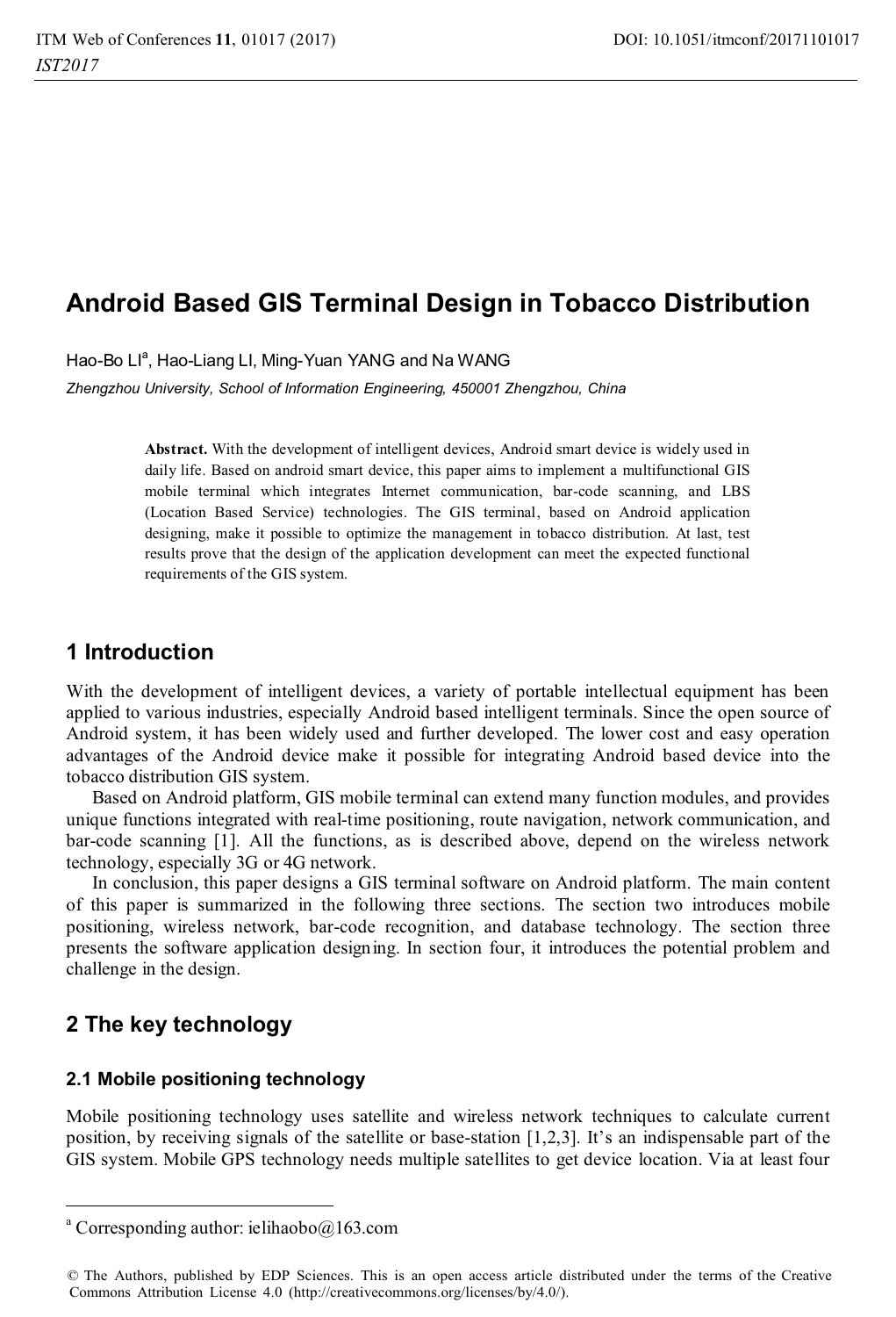satellites signal, it can calculate the target's location information by a specific algorithm [4]. Similarly, wireless network positioning uses the destination between client and base-station, computing the target location.

Compared with the traditional GPS positioning technology, Baidu Map could provide a more precise location service. Using Baidu Map service, the terminal can combine GPS and GPRS to get location. It can not only improve the positioning accuracy, but also reduce the power waste of the device. Using the Baidu Map can design a comprehensive, real-time monitoring program for GIS system. As shown in Figure.1, the Baidu Map can provide multiple features for user.



**Figure 1.** Some features of Baidu Map

#### **2.2 Wireless network technology**

Mobile terminal usually utilizes wireless network connect to the Internet [5]. The digital cellular network is the mainstream technology of mobile network.

Mature 3G and 4G network have been quite popular, especially 4G wireless network. With the development of network speed and signal quality, the wireless network technology can provide a very good environment for using of mobile GIS terminal.

#### **2.3 Image processing technology**

Camera equipment, providing photograph function, is usually integrated into Android devices. Native Android system contains camera software, which can open the camera to capture image or video information.

To start a camera hardware, software application calls camera interfaces in the Android system, and calls the camera driver to start the camera device, realizing image capture capability. Combined with image processing technology, the Android device enables to realize image recognition feature, identifying information from bar-codes or QR codes.

#### **2.4 Database technology**

Database technology uses a lightweight database to cache network data and geographical information data. Database cache technology will speed up data reload, and resolve the problem that data cannot be accessed from the Internet under the condition of network broken. Database designing in this paper will help improve work efficiency, facilitating data access for the user [1,3].

In this design, the terminal software uses the database operation method add data to the database, after converting network data into a special data model. To read and upload data, the terminal will query data from database and package the data into special format, then using mobile network send data to the server.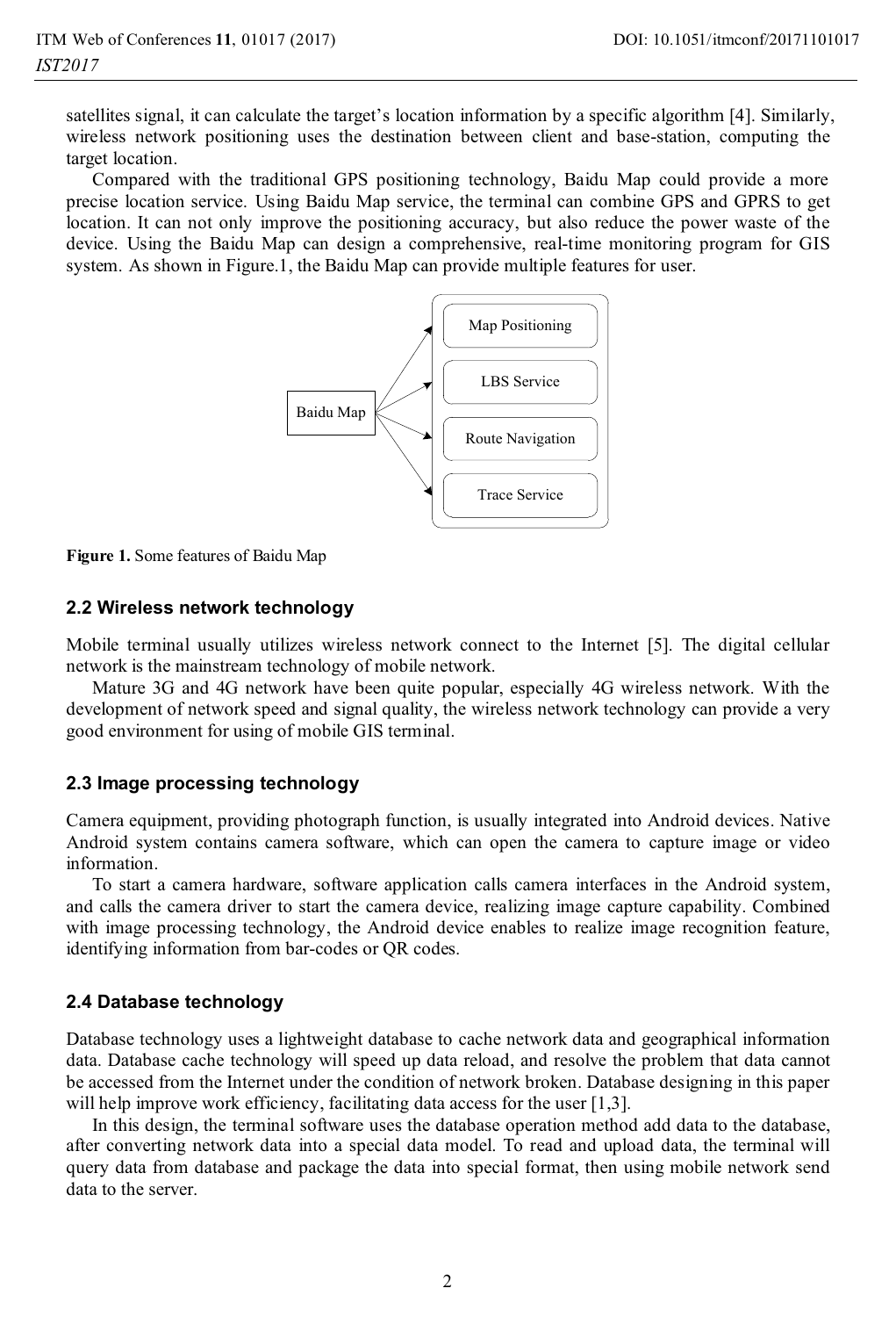### **3 Software specification of GIS**

#### **3.1 Basic map service**

Based on Android system, the GIS terminal can realize basic map service by using Baidu Map API. Baidu Map SDK offers rich functions such as map display and positioning, route planning, etc. Meanwhile, it provides query and playback method of historical data, that includes geographical information and customization data.

By combining GPS, GPRS, and Wi-Fi technology, the Baidu Map can obtain location information of the device. Based on this function, GIS terminal can get real-time location data of the device, then upload those data to the supervision and management system [5].

#### **3.2 Route navigation**

Traditional vehicle navigation system depends on the GPS technology. And the navigation software can analyze route data, providing route planning and guidance between current location and destination address.

Combined with basic road information and real-time traffic condition, Baidu Map navigation, depending on cloud computing, can provide users with various navigation plans under different constraints [6,7]. Using the Baidu Map navigation function, GIS terminal can recalculate navigation route under the condition of avoiding traffic congestion [8,9]. In the design of GIS software, a detection method is implemented to estimate whether the vehicle needs to recalculate navigation route. In Figure.2, it briefly shows the process of Baidu Map navigation.



**Figure 2.** The process of Baidu Map Navigation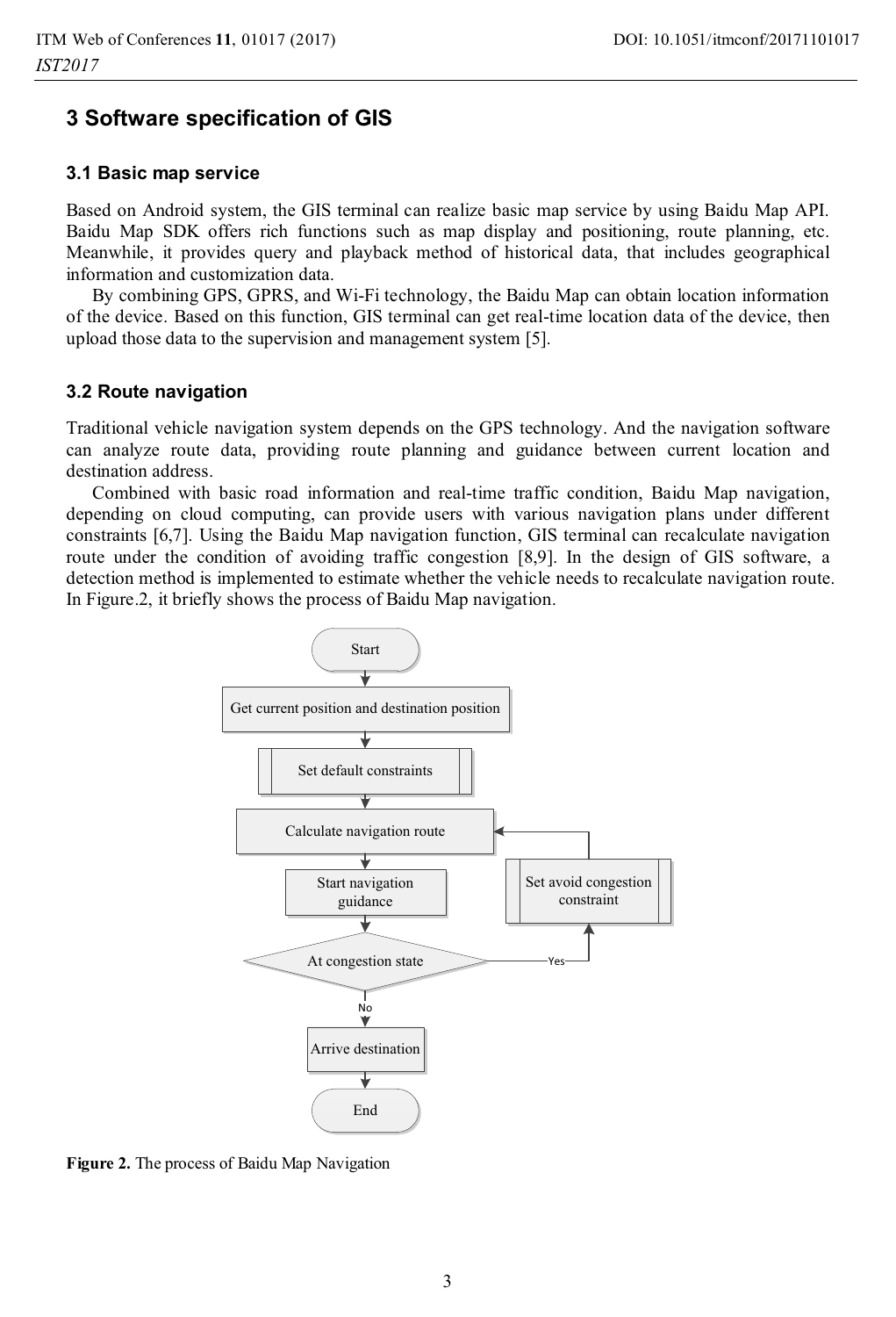In order to test the efficiency of the terminal, we made a comparison about the cost of the time and distance, delivering from Shop A to Shop B. In Table 1, we could see a clear cut down, compared with previous condition.

|                 | <b>Time Cost</b> | <b>Traveling Distance</b> |
|-----------------|------------------|---------------------------|
| <b>Previous</b> | $35\text{min}$   | 13.3km                    |
| Now             | `5min            | 12.8km                    |

#### **3.3 Wireless network communication**

Utilizing Android wireless network module and the Http network protocol, delivery personnel could transmit personal information to the supervision and management system [10,11]. Meanwhile, the terminal will start background service process to upload vehicle location information.

GIS terminal calls map positioning function to get current position information of the vehicle, and applies database operation method get local delivery state data. This information will be packaged into Json data format, and uploaded to the system server. To meet the requirement of real-time monitoring, GIS terminal device needs uninterrupted send data to the back-end server.

The terminal design uses the Http protocol to access the network data. The application software would package related information, and add working condition, geographical location and other information to the Http request. With wireless network data transmission technology, the terminal can transmit various information to the system, which will help back-end system get real-time distribution state and manage distribution process.

#### **3.4 Bar-code scanning**

Bar-code scanning technology is widely used in the logistics system to facilitate receipting of the order form. In this design, using the camera model, the terminal can parse digital information from bar-code image, that is taken by the terminal [12].

Utilizing digital image analysis technology, bar-code scanning device based on Android is different from traditional bar-code scanner. First, camera model of the device get the bar-code image. And then scanner passes over the image to produce a special stream. Through several steps decoding the stream, it will produce a stream of completely decoded symbol data. The decoded data result is extracted from the image. And finally, the result is passed to the user interface display. According to the result data, terminal can query database to get detail information of order form. The Figure.3 shows the process of bar-code decoding.





When signing for the order, it usually spends about half an hour to completely confirm the order from. By using the function of bar-code scanning, it can be more easier and faster to finish this process. In Table 2, it shows a decrease of average time cost, during checking an order.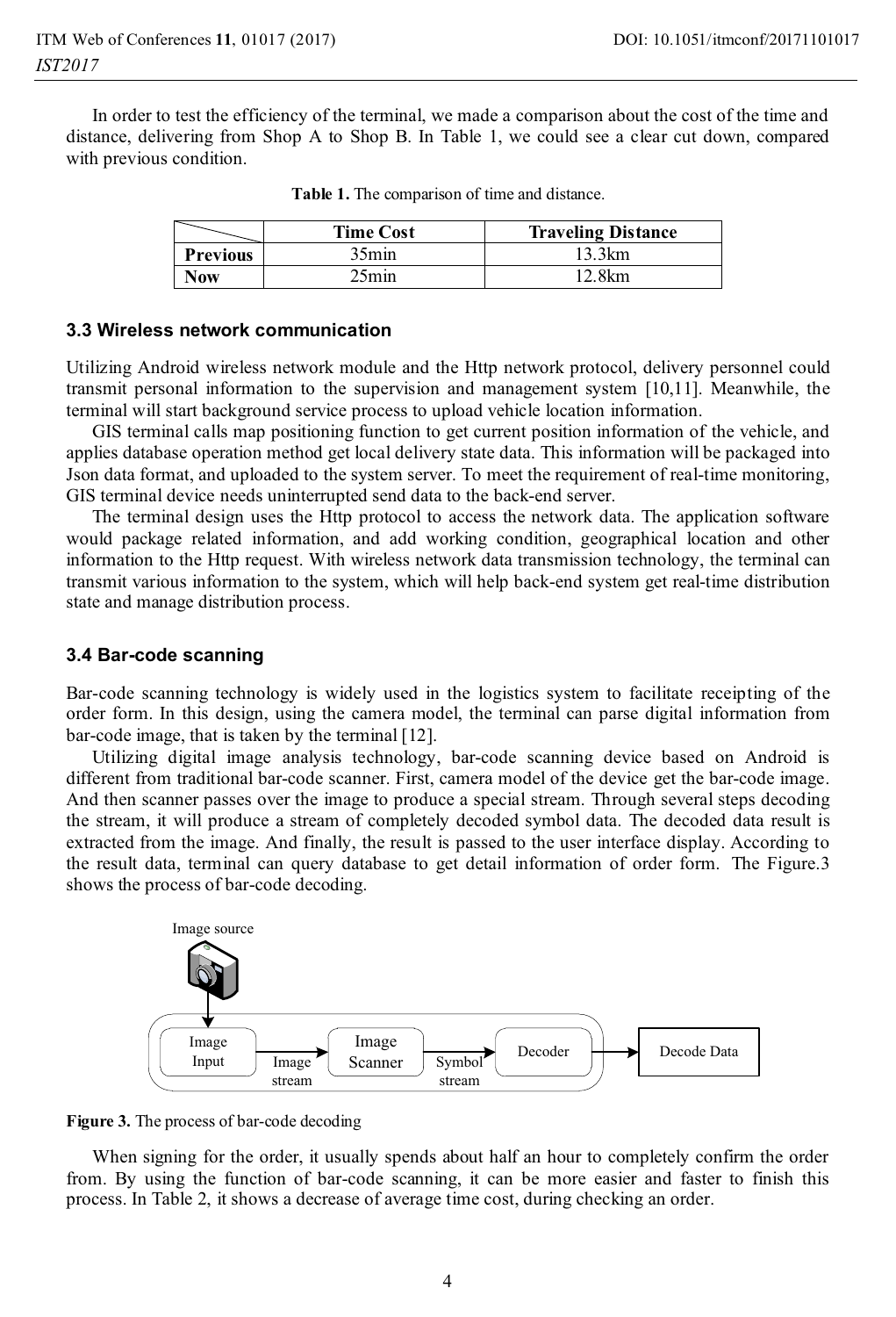|                 | <b>Check Order</b> | <b>Sign for Order From</b> |
|-----------------|--------------------|----------------------------|
| <b>Previous</b> | ' Omin             | 5min                       |
| Now             | mın                | 2min                       |

**Table 2.** An average decrease of time cost.

### **4 The challenge for GIS technology on android device**

GIS terminal applies wireless network to access to the back-end system, which will bring some network security risks. During data transmission, vehicle location and customer information could be leaked, that may cause huge economic losses to the operators and customers. In addition, the GIS terminals need uninterruptedly access to the network, leading to power consumption increase of the device. In summary, it requires application designers to optimize program design to overcome these challenges.

# **Conclusion**

The conclusion of this paper can be summarized as following points. Using Baidu Map development tools, the terminal can provide positioning, route navigation and real-time guidance of route planning. Based on wireless network technology, this design implements real-time information interacting with the back-end system. And a local database is designed to cache the network data. It also integrates bar-code scanning technique to get order number from images. After completed and tested the terminal functions, the results show that the Android based GIS terminal is able to meet the expected requirements of GIS system.

## **References**

- 1. Jingsong. Ge, Fang. Wang and Hui. Deng, *2013 6th International Conference on Intelligent Networks and Intelligent Systems (ICINIS)*, "An Investigation on GIS Technology for Android Embedded System", pp.312-315(2013).
- 2. J. Huang, Y. Zhan, W. Cui, Y. Yuan and P. Qi, *2010 International Conference on Computer Design and Applications*, "Development of a campus information navigation system based on GIS", pp.491- 494(2010).
- 3. S. Exauty, H. Gao, X. Wang and X. Yu, *2016 International Conference on Logistics, Informatics and Service Sciences (LISS)*, "Design of navigation system and transmitter based on GPS and GSM", pp.1-4(2016).
- 4. H. Guan, L. Li and X. Jia, *2013 IEEE Third International Conference on Information Science and Technology (ICIST)*, "Multi-sensor fusion vehicle positioning based on Kalman Filter", pp.296-299(2013).
- 5. E. D'Andrea and F. Marcelloni, *2016 IEEE International Conference on Smart Computing (SMARTCOMP)*, "Incident Detection by Spatiotemporal Analysis of GPS Data", pp.1-5(2016).
- 6. P. Jeefoo, *2014 International Conference on Information Science & Applications (ICISA)*, "Real-Time Field Survey Using Android-Based Interface of Mobile GIS", pp.1-3 (2014).
- 7. E. K. Hashi, M. R. Hasan and M. S. U. Zaman, *2016 19th International Conference on Computer and Information Technology (ICCIT)*, "GIS based heuristic solution of the vehicle routing problem to optimize the school bus routing and scheduling", pp.56-60(2016).
- 8. K. Yamamoto and T. Ikeda, *2016 IEEE 18th International Conference on High Performance Computing and Communications; IEEE 14th International Conference on Smart City; IEEE 2nd International Conference on Data Science and Systems (HPCC/SmartCity/DSS)*, "Social Recommendation GIS for Urban Tourist Spots", pp.50-57(2016).